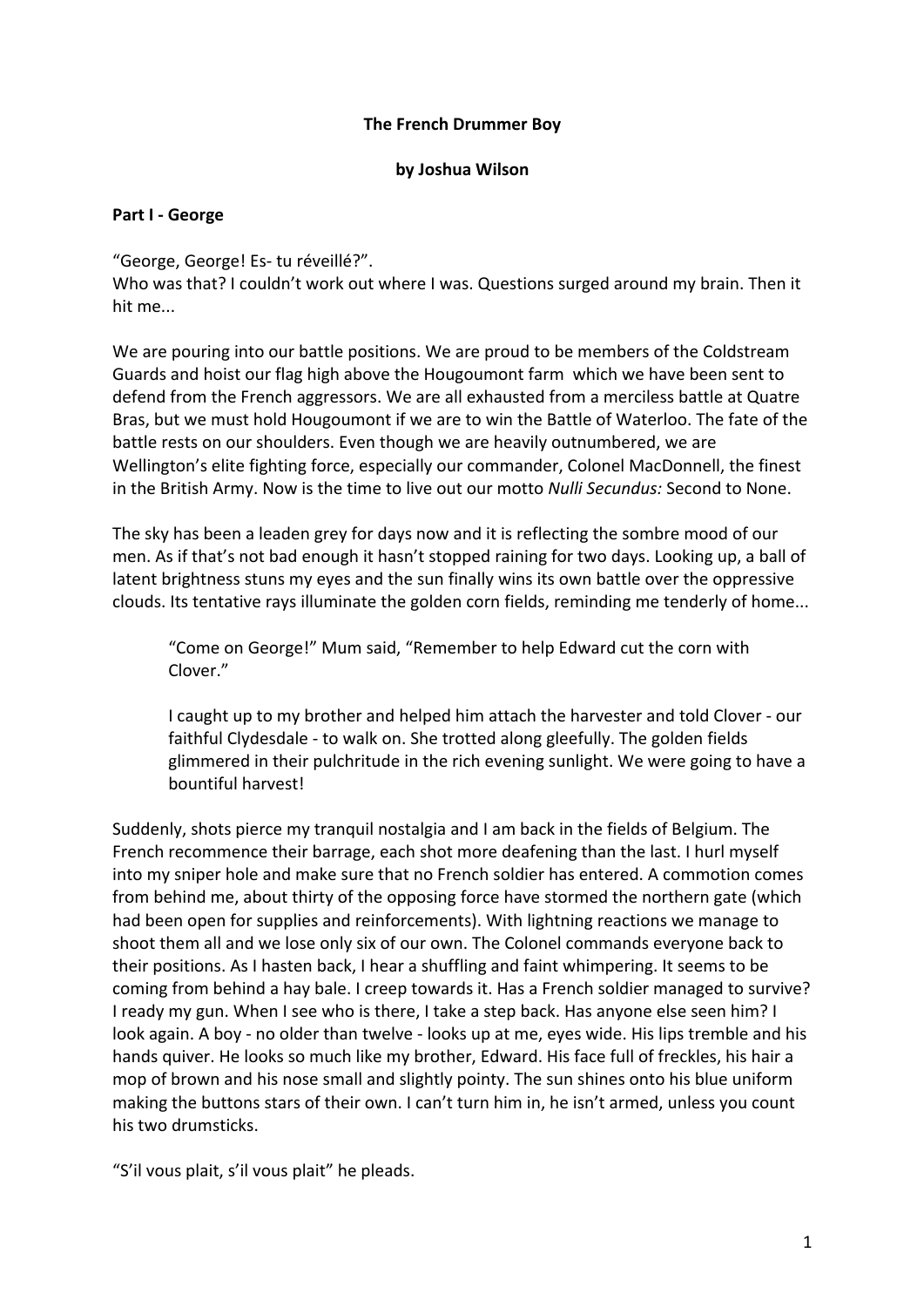I cannot understand him, but his eyes implore me to help him. I look around and find a farm boy's clothes and gesture to him to put them on. They are scruffy and tatty but they look like they'll fit. I then point to an empty barrel. At first he looks like he doesn't know what to do but then he realises and jumps in. I hope he won't be found but at least now they'll only think he is one the farm boys who live here and are helping us, not a French drummer boy.

I get back into position; the sulphurous stench of gun smoke makes my eyes water obscuring my sight. If I squint, I can see bodies piling up in the fields outside the farm. It no longer reminds me of the idyllic countryside of my Somerset home. Even though they are the troops of the tyrant Bonaparte, I bear some remorse for the men, really boys, of my age lying in a crimson sea of spilt blood. My hand aches from loading my musket and my shoulder seems to shatter a little as each shot slams the butt of my gun into the bone. The waves of blue uniforms remind me of the sea, each soldier crashing to the ground like a wave breaking on the beach. Every fibre of our beings is racked with exhaustion. Can we hold Hougoumont? Will the waves of blue ever end? Where are the Prussians that the Colonel has promised are on their way? How can we succeed if we can barely feel our arms? No! We **will** see victory. We are the strongest, most powerful nation in the world. We will triumph over the French and Napoleon Bonaparte will be exiled once again! This time for good!

As I resolve to keep fighting valiantly and to make the Colonel - Wellington, my country proud, one shot rings out above the cacophony of the others. Time seems to grind to a halt. I look straight ahead. The world goes black.

# **Part II – Pierre**

"Charge!" yelled l'Enforcer.

I struck my drum, to keep the soldiers in time and signal to the other regiments that we were about to mount an attack on the northern perimeter of the Hougoumont farm. The British had left the gate open so we seized our chance.

Few dared to say it in France, but Napoleon is a tyrant who tried to take over the whole of Europe. He's the reason I was in that awful place. I thought we had got rid of him when he was exiled to Elba a few years ago but somehow he managed to escape and had seized the throne again.

The fields of corn reminded me of the day of my parents' funeral which had also taken place in mid June. They died of diphtheria when I was ten – could it have been only two years before? It seemed like a lifetime ago. I could barely remember my father's voice or my mother singing one of her favourite songs. I had wandered the streets lost and lonely, having no one left in the world. A group of soldiers found me and joined me up as a drummer boy. I'd been beating the drums ever since.

We charged through the open gate and almost immediately saw that this was a grave mistake. The British quickly closed the gate behind before no more than thirty of us could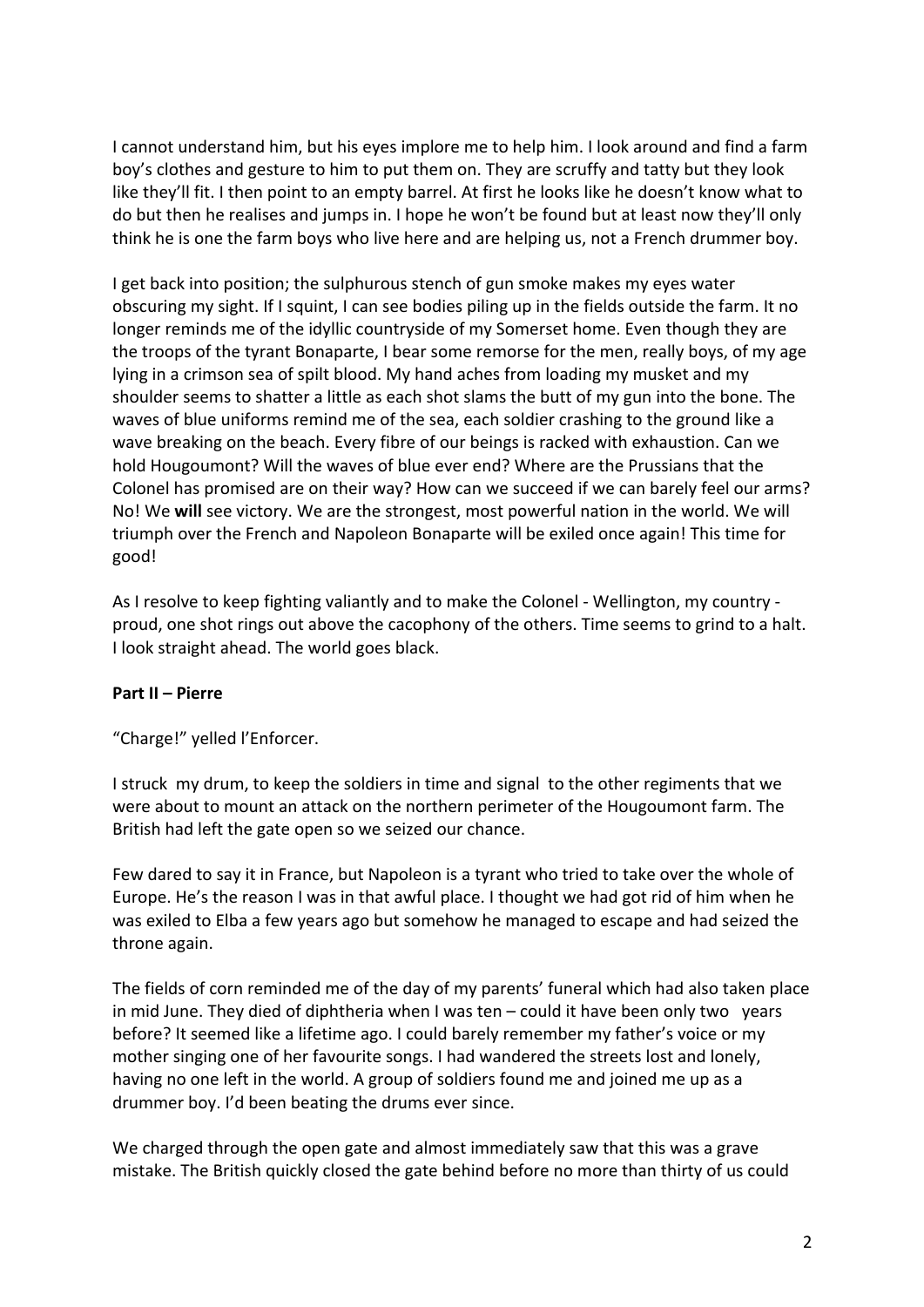enter. They easily outnumbered us. I hid behind a hay bale and tried to block out the sounds of screams and gunshots. All went eerily quiet as our last man fell. I started whimpering but, fearing discovery, managed to stop by biting on my knuckles. But it was too late. Footsteps approached and an English soldier towered above me pointing his musket straight at me. He was at least six feet tall with shoulders as broad as my late father's. His scarlet uniform and shiny buttons were a vivid contrast to my ragged mud smeared jacket. My heart skipped several beats. He could shoot me, turn me in or....

"S'il vous plait, s'il vous plait!", I pleaded.

His expression changed. It was as if he recognised me. He looked around frantically and threw some old farm clothes at me. He said something to me but I couldn't understand him. Then I realised he must be telling me to change my blue uniform for the old clothes. He gestured to a large barrel which stood at the edge of the farmyard. It was empty but for some rainwater sitting at the bottom. I jumped in. It reminded me of playing 'cache-cache' with my father. I peered out of a hole in the barrel. The scene I observed looked terrible. The smoke made my eyes water and every once in a while, a British soldier would fall to the ground with a hideous thud. I could hear the French shouting from the other side of the farm walls and I saw the British keeping them at bay. But who did I want to win? If the French had found me, I would have been shot for deserting but if the British had discovered my true identity, they would have shot me too.

I kept checking on the man who had saved me hoping he would look after me again when it was all over. He was absorbed in the struggle, firing shot after shot. He looked bone-weary. My own eyes closed momentarily as if in sympathy and when I forced them open again he was no longer there. I desperately scanned the farmyard looking for him and then saw him sprawled face down on the ground. The other soldiers around him must have thought he was dead as they appeared to ignore him. Suddenly I saw him twitch. He had saved my life, it was time to repay the favour...

I jumped out of the barrel and pointed at him. They understood what I was pointing at and I heard them call towards the barn. Two other farm boys appeared with a stretcher and ran over to scoop him up. I followed them into the barn where there were lots of English soldiers lying on hay bales being treated by a few doctors and nurses. One of the doctors could speak French and must have thought I knew the soldier. "Get him to the back of the farm and onto the next gun carriage which is leaving for Brussels. He needs to go to a hospital if he is to have any chance".

I helped take him to the carriage and loaded him on the back. "To Brussels", I commanded. The soldier was groaning and writhing. "Edward" he kept mumbling. Was that his name? "Me Pierre," I said but I'm not sure he could hear me. We started moving. I looked back and saw that the barn was now ablaze. Orange tongues of flames licked at the wooden walls and consumed the straw roof. We had left just in time.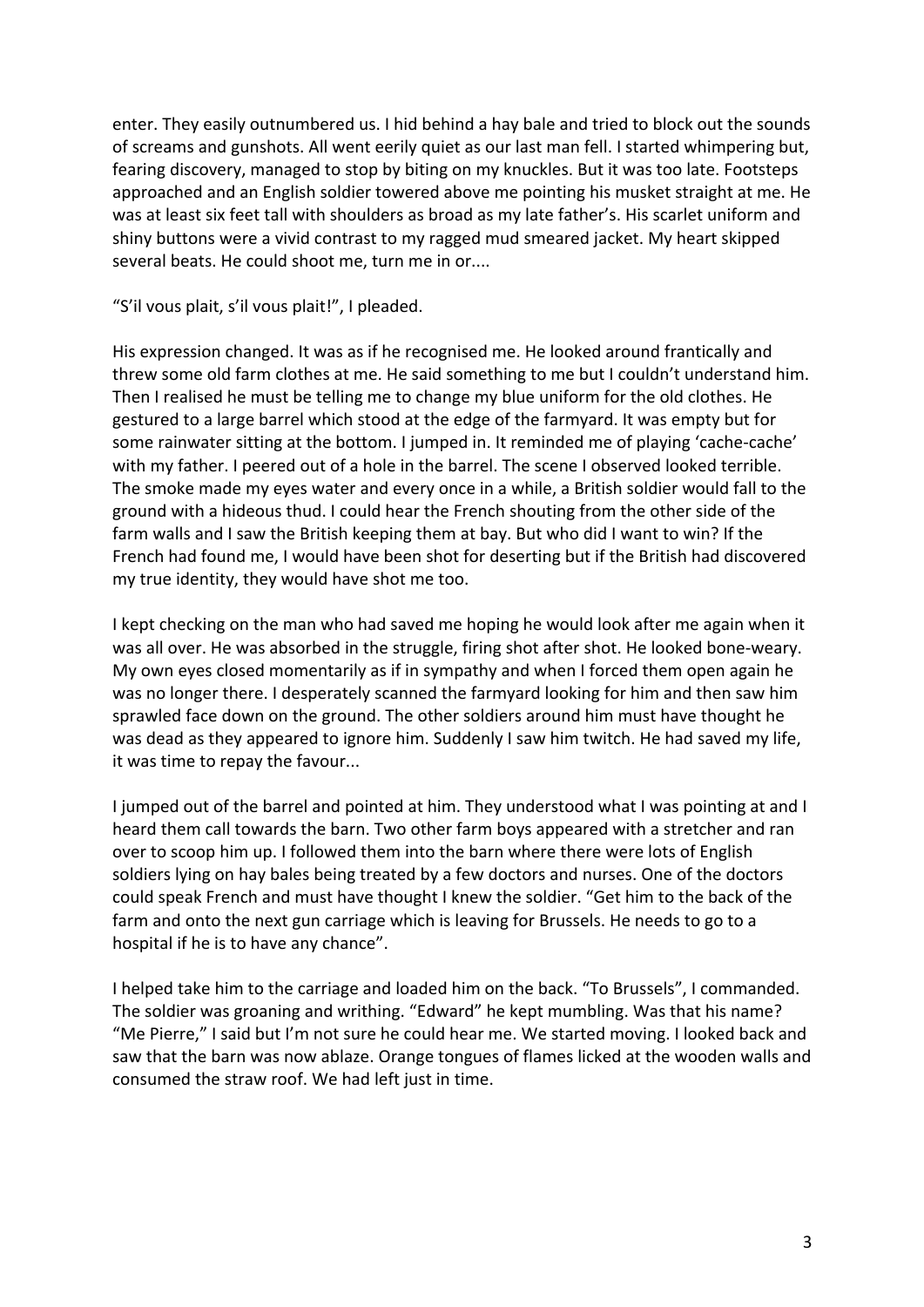## **Part III George**

"George, George! Es- tu réveillé?"

As my eyes adjusted to the dim light, I wondered where I was and what had happened. Each breath was agony, each movement so excruciating I surely must have been shot. As I strained to make sense of my surroundings, I saw beds of wounded soldiers, groaning and crying out. The acrid smell of iodine filled my nostrils. Doctors and nurses bustled around speaking French amongst themselves. I tried to see if there were any others from the Coldstream Guards but I couldn't make out anyone I knew.

I had so many questions. I decided to ask one of the nurses but was not sure if they even spoke English. I lifted my arm to wave at one of them and searing pain coursed through my body but she saw me and rushed over. First she reached for the flask next to my bed and put it to my lips. My parched mouth welcomed the cold water, gradually quenching my raging thirst. It tasted so good, unlike any other water I can remember drinking. The first question sprang from my refreshed lips and was surely the most important, "Who won the battle?".

The nurse looked at me strangely and replied in broken English, "You British, bien sûr ". "So we're safe?", I asked.

"Yes, for now" she replied in an uneasy tone.

I could at least relax a little knowing that the French and Napoleon had been defeated. Napoleon had managed to escape exile before but perhaps now he would be banished for good. Now I had to get to the bottom of all my mixed up memories of a boy who kept appearing in my mind. Who was he? I couldn't have seen my brother Edward – he was safely on the farm back in Somerset.

"Have you seen a boy who may have arrived with me?" I asked.

The nurse's face softened and a smile spread across it.

"Ah," she exclaimed, "your devoted friend. You see zat blanket on ze floor, 'e's been sleeping there by your side zese last five days as you recovered. 'E went out to try to find some food. 'E has been very worried about you. 'E will be pleased to see you are awake."

I was so happy and waited anxiously for his return. As the afternoon sun outside started to fade and the nurses lit the candles, the boy returned with a hunk of bread and wedge of cheese. I recognised him immediately – of course, it was the French drummer boy who I had saved. And looking just like my brother Edward! That explained the mix up. I was overjoyed to see him. As he approached the bed, he smiled and held out the bread for me to eat. "Me Pierre" he said.

"Me George" I replied with as much of a smile as I could manage. He sat on the blanket and beamed back.

I was growing tired and my eyelids felt heavy. A curtain of sleep enveloped me and I dreamt wistfully.

Over the next few weeks, as I continued to recover, Pierre and I learned more about each other. The nurses helped us translate although we never let them know the whole story.